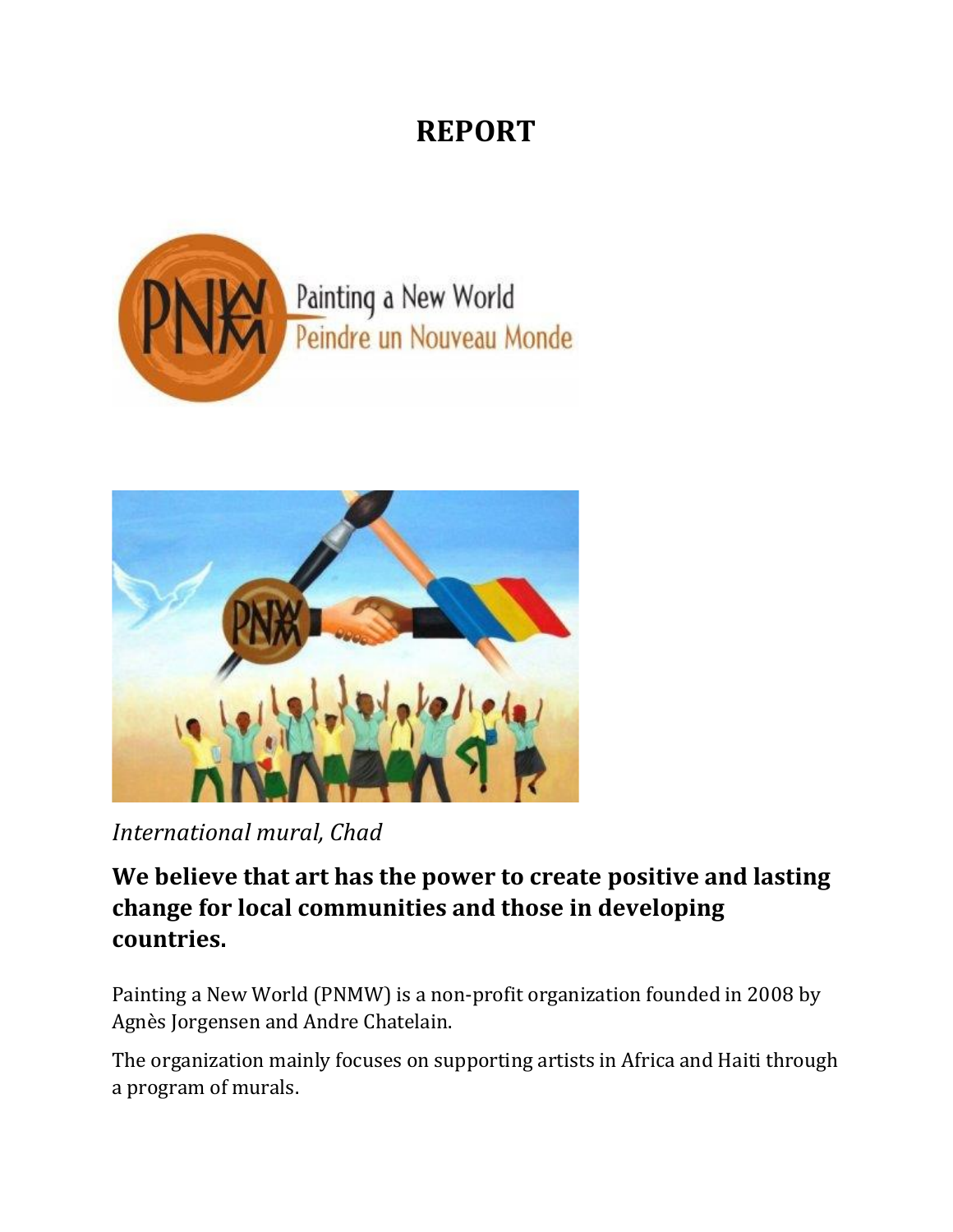The murals must be appropriate to the context of the community and present a message of social conscience. The murals are painted on the walls of schools and / or community centers by local artists.

The goal is to create positive change by employing local artists and educating communities about their environment and their future.

## **PNMW has funded 22 murals in Kenya and has successfully implemented the program in Chad where we now have 7 murals in different schools in N'Djamena and one at Notre-Dame de Paillant school in Haiti.**

The mural project is funded by the founders of PNMW, Agnes and Andre, through the sale of their paintings.



*International mural, Haiti*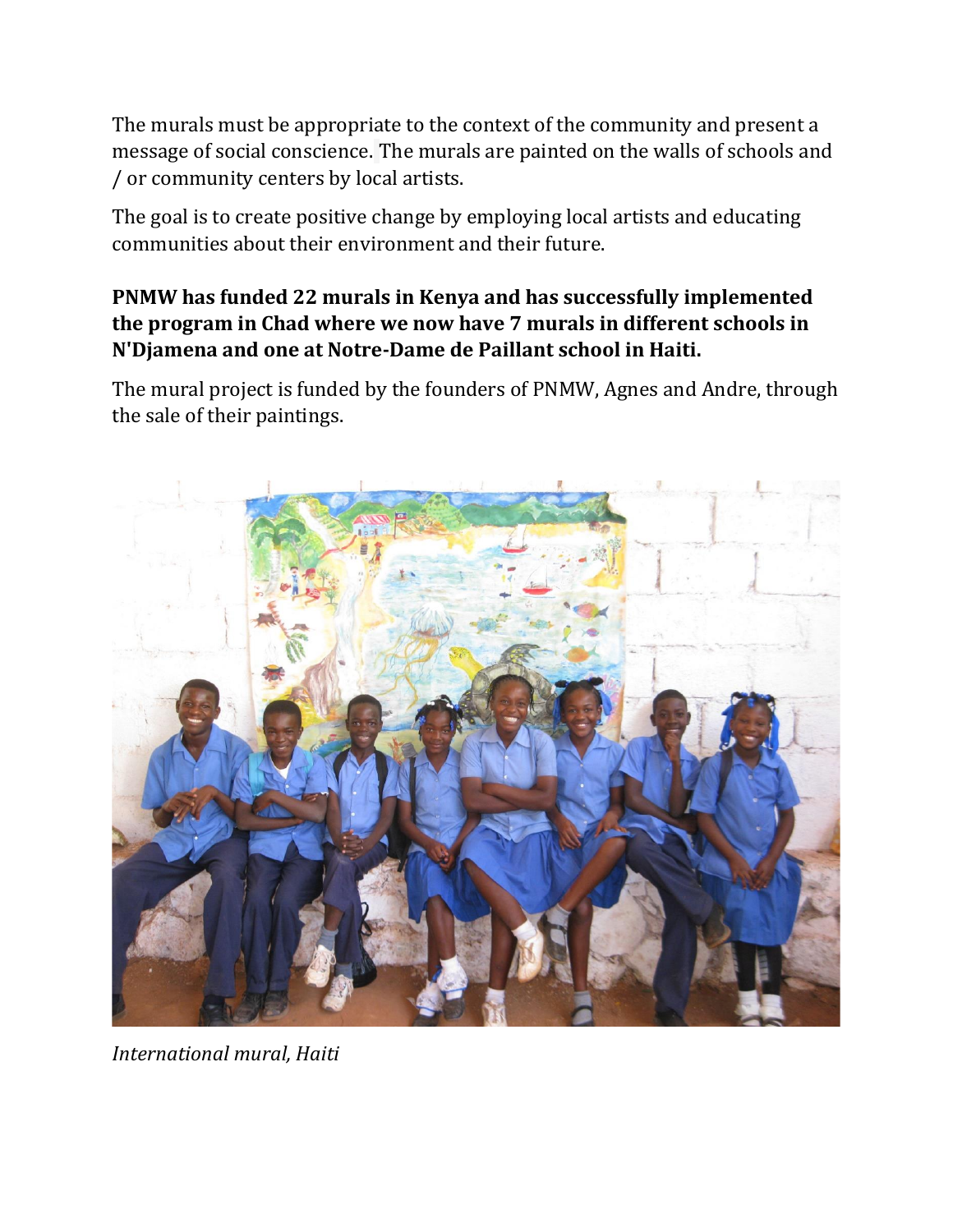## **A word from Joram Mathenge, Executive Director of Kiangure Springs Environment Initiative in Kenya:**

With the support of Painting a New World (PNMW), KSEI began the participatory process of producing a mural in partnership with local farming communities.



*International mural, Kenya*

The mural was painted in January 2018 at the Ndugamano tea shopping center. The process has taken longer than expected. The mural was created following group discussions with farmers on the challenges they face in the region.

The mural highlighted the following challenges:

- 1) Illegal logging in and around Aberdare forest
- 2) Poaching
- 3) Pollution
- 4) The promotion of the stove (vs wood fire)

The group discussions are intended to be an open participatory forum where people share the challenges they face as well as the solutions suggested.

These ideas were used during the composition of the mural to make the process participatory and encourage its appropriation in the community.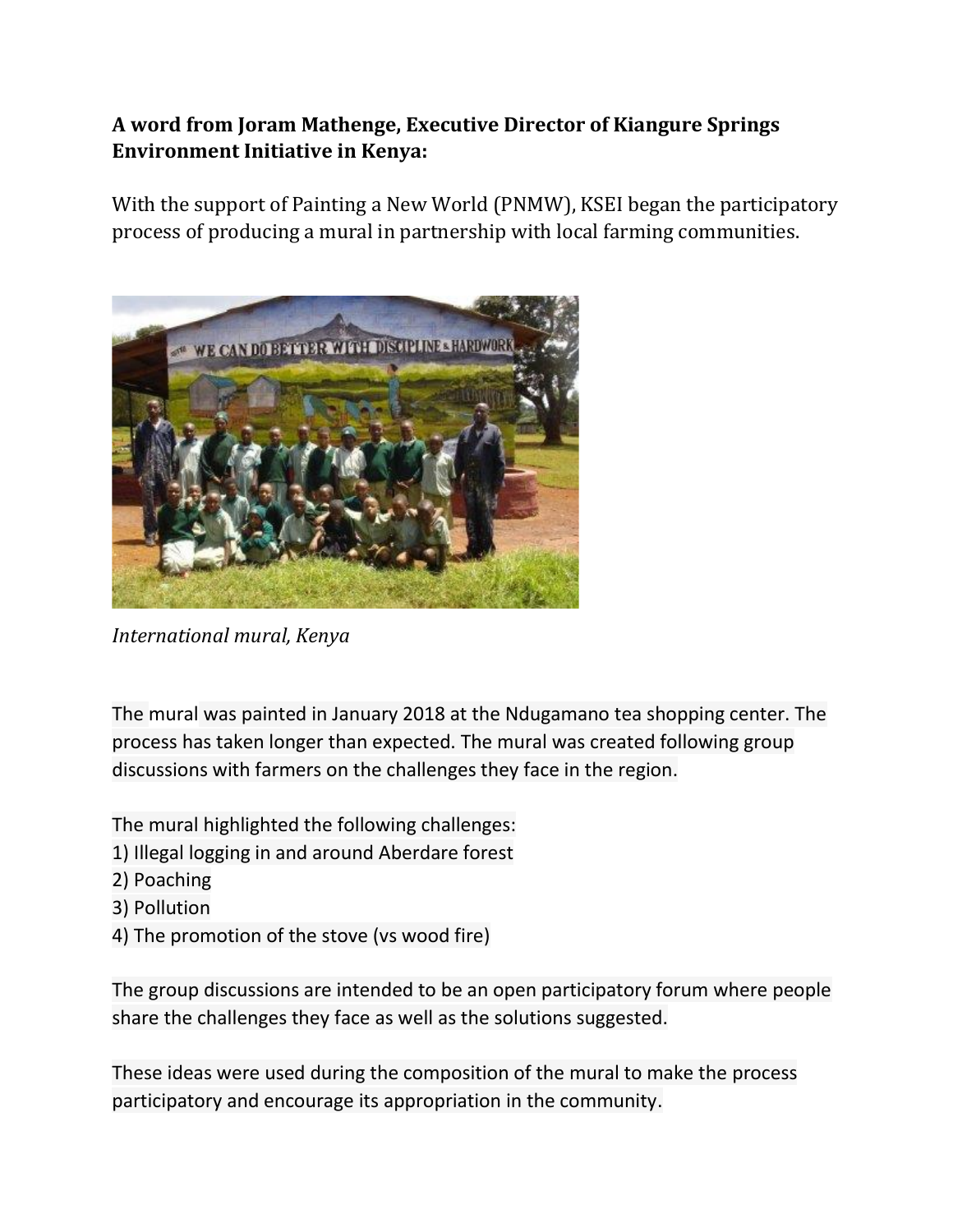We also encouraged the rehabilitation of the water source due to pollution from farms and flooding during the rains.

The mural has had a lot of impact as farmers visit the tea shop 6 days a week, then it is in a busy shopping center next to our resource center.



*Vote Education, Kenya*



*Protect the environment, Haiti*

The entire community is grateful for the mural. We look forward to producing more murals in other centers to continue to highlight the issues facing the environment and the community.